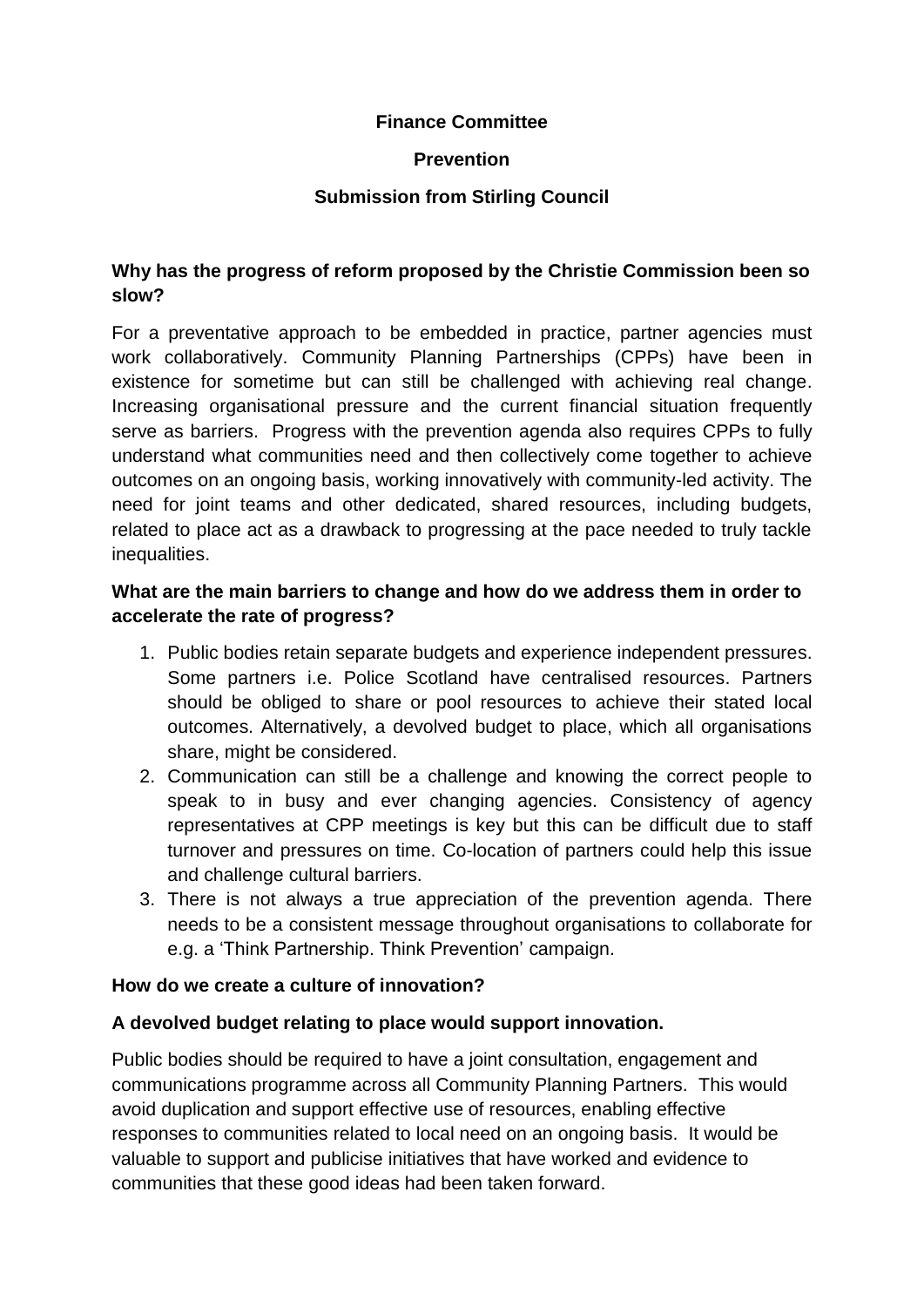Organisations should maximise staff engagement and knowledge of CPPs so they understand and proactively implement multi-agency approaches to tackle the issues that really matter on the ground. This is about distributive leadership, increasing autonomy and creating space for creativity, particularly with respect to frontline delivery. Finding a way of enabling the workforce to influence CPP leadership decisions would be an important step, i.e. enabling them to feed back on the extent to which they feel inequalities are being addressed and their solutions for addressing these issues.

# **What opportunities does digital technology provide in reforming the delivery of public services towards prevention?**

Digital technology provides better opportunities to share information in a safe and protected way between partners. It would be especially helpful to share information on families with multiple contacts and subsequent high resource use.

Digital technology is also useful to establish relationships, access supports and ensure people are connected. This would then help prevent loneliness and social isolation which has a clear impact on wider health and well-being.

Digital technology allows for services to be accessed on line or via self-referral, within local areas and more easily. This prompt and simple provision will support the principle of early intervention, self-management and localised care.

A place-based single view of the customer would be an important step forward.

#### **How should community planning be developed to support service integration and the focus on prevention?**

- Evidence based collaborative intervention.
- Co-location of partner agencies.
- Integrated, multi-agency teams, particularly around key issues such as health and well being, skills and economy, tackling crime.
- Joint or pooled resourcing related to place, particularly with respect to themes such as health and well-being, skills and economy, tackling crime.
- Partnership approach to highest consuming 20% of public resource vulnerable families
- Whole system client pathway mapping.

# **What are the implications for the provision of public services if the decisive shift to prevention does not take place?**

If a shift to prevention does not take place we will be spending increasingly scarce resources responding to health, social and community issues that could have been avoided. Resource allocation will continue to be inequitable and not used to the benefit of the wider population.